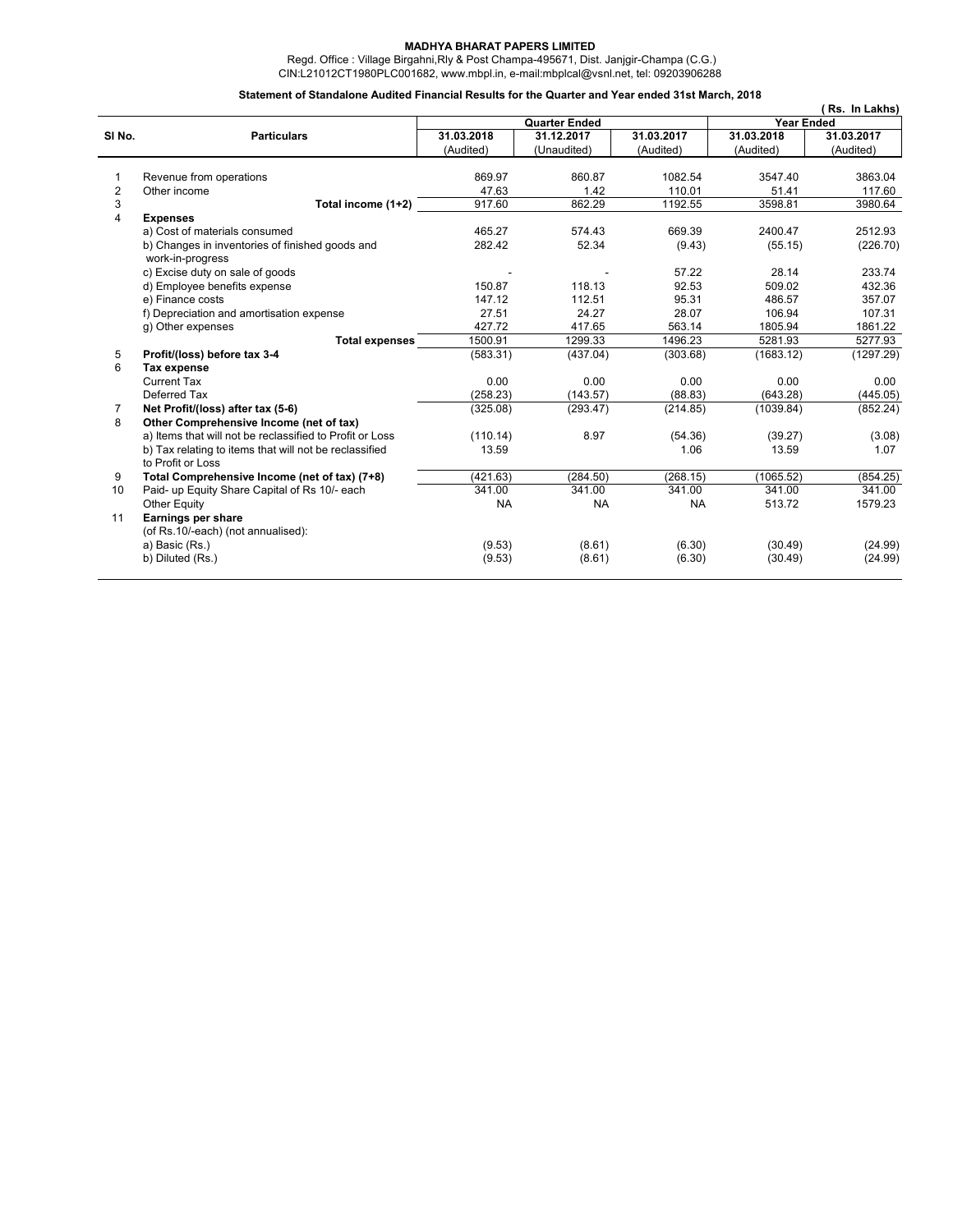## **Statement of Audited Standalone Assets & Liabilities**

|                           |                                                         | (Rs. in Lakhs)   |                  |  |
|---------------------------|---------------------------------------------------------|------------------|------------------|--|
| $\overline{\text{SI}}$ no | <b>Particulars</b>                                      | As at 31.03.2018 | As at 31.03.2017 |  |
|                           |                                                         | (Audited)        | (Audited)        |  |
| А                         | <b>ASSETS</b>                                           |                  |                  |  |
| 1                         | <b>Non-current assets</b>                               |                  |                  |  |
|                           | a) Property, plant and equipment                        | 6116.28          | 6171.61          |  |
|                           | b) Capital Work in progress                             | 79.10            | 79.10            |  |
|                           | c) Financial assets                                     |                  |                  |  |
|                           | i) Non-current Investments                              | 55.78            | 101.00           |  |
|                           | d) Deferred Tax Assets (net)                            | 449.23           |                  |  |
|                           | Sub total- Non-current assets                           | 6700.39          | 6351.71          |  |
| $\overline{2}$            | <b>Current assets</b>                                   |                  |                  |  |
|                           | a) Inventories                                          | 1076.22          | 1082.70          |  |
|                           | b) Financial assets                                     |                  |                  |  |
|                           | i) Trade and Other Receivables                          | 156.46           | 77.66            |  |
|                           | ii) Cash and cash equivalents                           | 4.40             | 14.92            |  |
|                           | iii) Bank balances other than cash and cash equivalents | 30.25            | 41.16            |  |
|                           | iv) Loans                                               | 187.71           | 270.61           |  |
|                           | v) Other financial assets                               | 92.30            | 75.89            |  |
|                           | Sub total- Current assets                               | 1547.34          | 1562.94          |  |
|                           | <b>TOTAL- ASSETS</b>                                    | 8247.73          | 7914.65          |  |
| в                         | <b>EQUITY AND LIABILITIES</b>                           |                  |                  |  |
| 1                         | <b>Equity</b>                                           |                  |                  |  |
|                           | a) Equity share capital                                 | 341.00           | 341.00           |  |
|                           | b) Other equity                                         | 513.72           | 1579.23          |  |
|                           | <b>Sub total- Equity</b>                                | 854.72           | 1920.23          |  |
| $\overline{2}$            | <b>Liabilities</b>                                      |                  |                  |  |
|                           | <b>Non-current Liabilities</b>                          |                  |                  |  |
|                           | a) Financial liabilities                                |                  |                  |  |
|                           | i) Borrowings                                           | 2895.38          | 2066.45          |  |
|                           | ii) Other financial liabilities                         | 1458.79          | 1299.56          |  |
|                           | iii) Deferred tax liabilities (net)                     | 0.00             | 207.63           |  |
|                           | Sub total- Non-Current liabilities                      | 4354.17          | 3573.64          |  |
|                           | <b>Current liabilities</b>                              |                  |                  |  |
|                           | a) Financial liabilities                                |                  |                  |  |
|                           | i) Borrowings                                           | 696.66           | 730.58           |  |
|                           | ii) Trade and Other Payables                            | 1221.26          | 942.93           |  |
|                           | iii) Other financial liabilities                        | 243.78           | 176.60           |  |
|                           | b) Other Current Liabilities                            | 837.22           | 539.23           |  |
|                           | c) Provisions                                           | 39.92            | 31.44            |  |
|                           | <b>Sub total- Current liabilities</b>                   | 3038.84          | 2420.78          |  |
|                           | <b>TOTAL- LIABILITIES</b>                               | 8247.73          | 7914.65          |  |